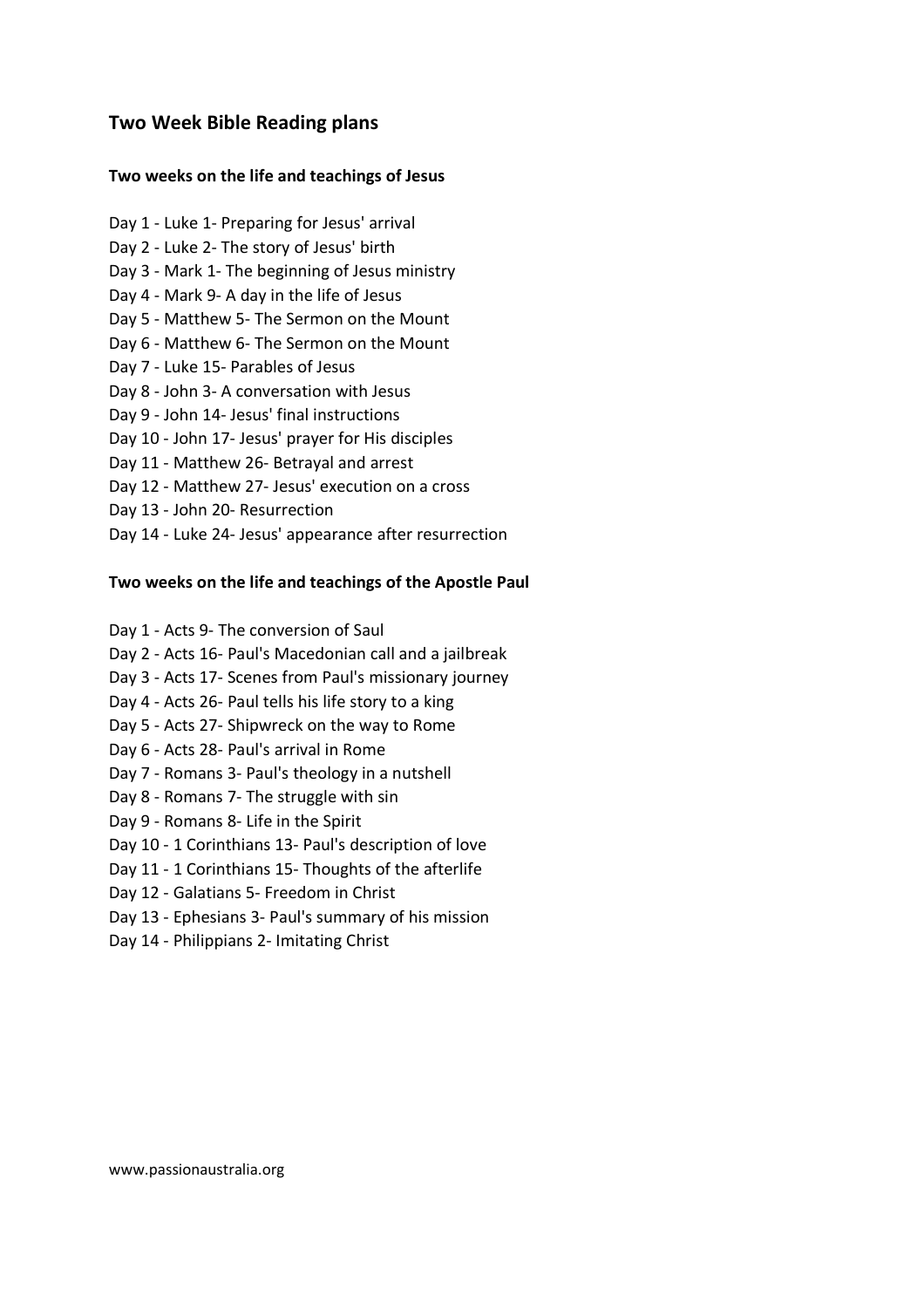## **Two weeks on God's plan for our salvation**

- Day 1 Genesis 3 The first sin creates a need Day 2 - Isaiah 52 - Salvation is prophesised Day 3 - Isaiah 53 - The suffering servant Day 4 - Luke 15 - Three stories about God's love Day 5 - John 3 - Jesus explains being born again Day 6 - John 10 - The Good Shepherd Day 7 - Acts 8 - Conversions spread outside the Jews Day 8 - Acts 26- Paul tells his life story to a king Day 9 - Romans 3 - God's provision for sin Day 10 - Romans 5 - Peace with God Day 11 - Galatians 3 - Salvation can't be found in obeying the law Day 12 - Ephesians 2 - The new life in Christ Day 13- 1 Peter 1 - Future rewards of Salvation
- Day 14 2 Peter 1 Making sure of your salvation

#### **Two weeks on Prayers of the Bible**

- Day 1 Genesis 18 Abraham's plea for Sodom
- Day 2 Exodus 15 Moses' song to the Lord
- Day 3 Exodus 33 Moses meets with God
- Day 4 2 Samuel 7 David's response to God's promises
- Day 5 1 Kings 8 Solomon's dedication of the Temple
- Day 6 2 Chronicles 20 Jehoshaphat pays for victory
- Day 7 Ezra 9 Ezra's prayer for the people's sins
- Day 8 Psalm 22 A cry for God to help
- Day 9 Psalm 104 A prayer of praise
- Day 10 Daniel 9 Daniel's prayer for the salvation of Jerusalem
- Day 11 Habakkuk 3 A prophet's prayer of acceptance
- Day 12 Matthew 6 The Lord's prayer
- Day 13 John 17 Jesus' prayer for His disciples
- Day 14 Colossians 1 Paul's prayer for thanksgiving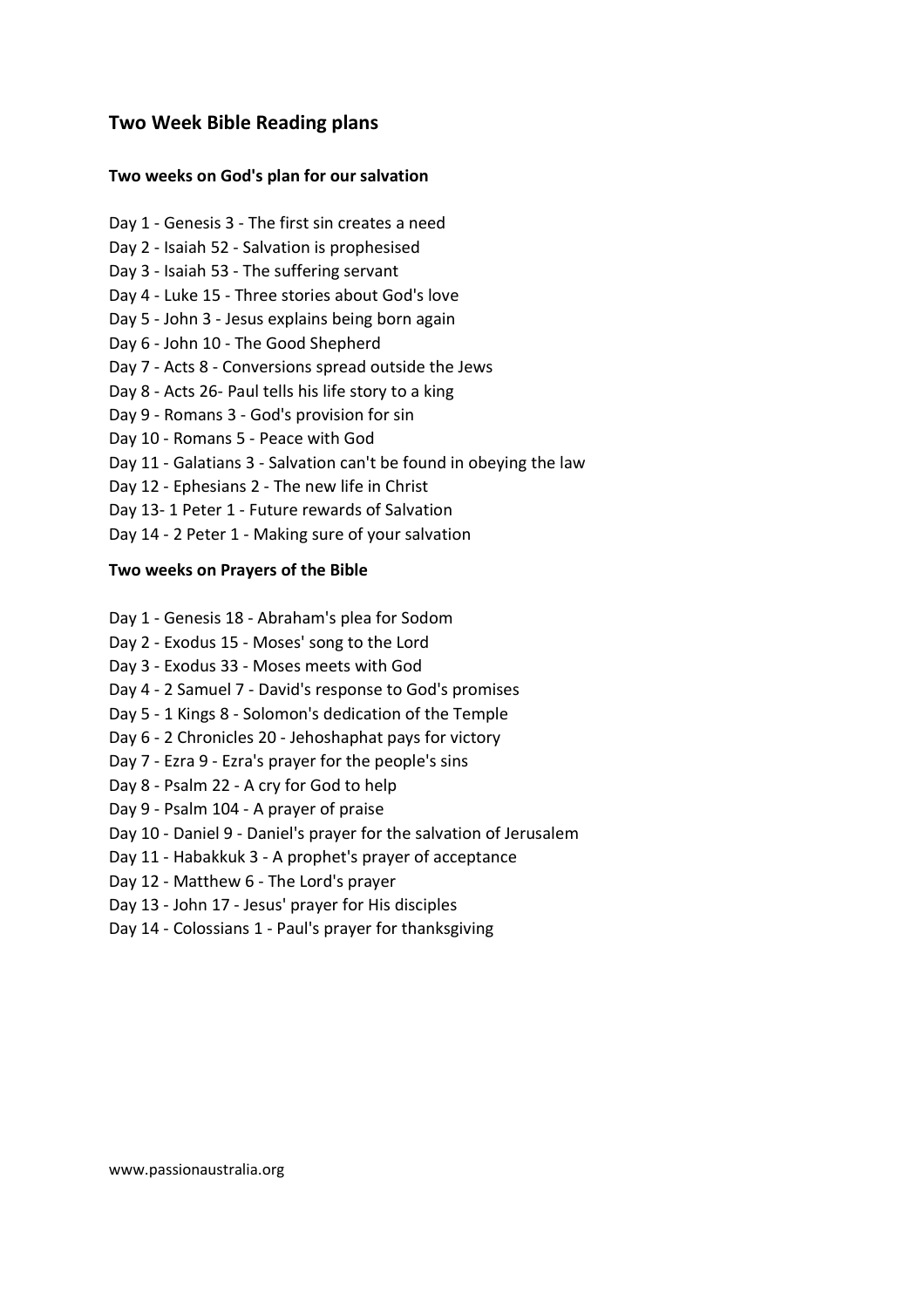## **Two weeks on the Holy Spirit**

- Day 1 Judges 14 The Spirit gives Samson strength Day 2 - 1 Samuel 10 - King Saul's experience Day 3 - Matthew 3:1-4:10 - Spirit's role in Jesus' birth and baptism Day 4 - John 14 - Jesus promises the Spirit Day 5 - John 16 - The work of the Spirit Day 6 - Acts 2 - The Spirit comes at Pentecost Day 7 - Acts 10 - Visions from the Spirit Day 8 - Romans 8 - Christian's victory in the Spirit Day 9 - 1 Corinthians 2 - Wisdom from the Spirit Day 10 - 1 Corinthians 12 - Gifts of the Spirit Day 11 - 1 Corinthians 14 - Gifts of tongues and prophecy Day 12 - Galatians 5 - Life in the Spirit Day 13 - Ephesians 4 - Unity and gifts
- Day 14 1 John 4 Signs of the Spirit

## **Two Weeks on Women of the Bible**

- Day 1. Genesis 2: Eve, the first woman.
- Day 2. Genesis 18: Sarah laughs at God's promise.
- Day 3. Genesis 24: Rebekah's marriage to Isaac.
- Day 4. Genesis 27: Rebekah, the manipulative mother
- Day 5. Judges 4: Deborah's leadership frees her people.
- Day 6. Ruth 1: Ruth and Naomi's deep friendship.
- Day 7. 1 Samuel 1: Hannah prays for a son.
- Day 8. 1 Kings 17: A poor widow and the prophet Elijah.
- Day 9. 1 Kings 21: Jezebel, an emblem of wickedness.
- Day 10. Esther 2: Esther is chosen as queen.
- Day 11. Esther 4: Esther's courage at the risk of death.
- Day 12. Luke 1: Mary and Elizabeth receive great news.
- Day 13. Luke 2: Mary gives birth to Jesus.
- Day 14. John 11: Mary and Martha and their brother's death.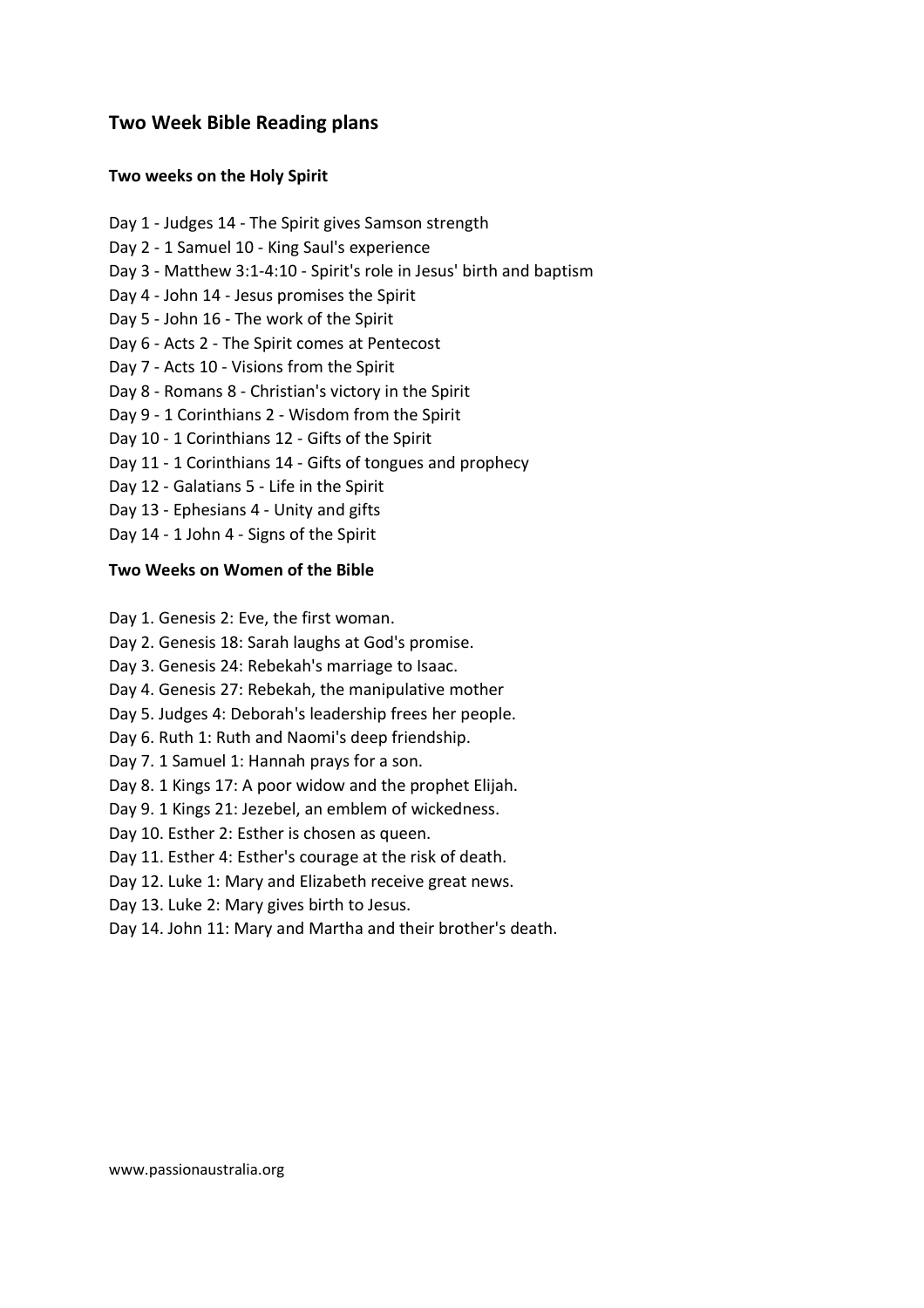## **Two Weeks on Men of the Old Testament**

- Day 1. Judges 6: God calls Gideon to rescue his people.
- Day 2. Judges 7: Gideon conquers his fears and his enemies.
- Day 3. 1 Samuel 3: God calls young Samuel.
- Day 4. 1 Kings 3: Solomon is given wisdom.
- Day 5. 1 Kings 19: Elijah runs for his life.
- Day 6. 2 Kings 5: Elisha heals a powerful foreign general.
- Day 7. Isaiah 6: God calls the prophet Isaiah.
- Day 8. 2 Kings 18: King Hezekiah under military siege.
- Day 9. 2 Kings 19: Isaiah speaks God's word to King Hezekiah.
- Day 10. 2 Chronicles 34: Josiah sets his nation back on course.
- Day 11. Nehemiah 2: Nehemiah courageously begins rebuilding a wall.
- Day 12. Jeremiah 38: Jeremiah, in prison, refuses to change his message.
- Day 13. Daniel 1: Daniel risks his life in captivity.
- Day 14. Daniel 5: Daniel's word to participants in a royal orgy.

## **Two Weeks on Social Justice**

- Day 1. Exodus 3: God hears the cries of the slaves.
- Day 2. Leviticus 25: The Year of Jubilee, a time of economic revolution.
- Day 3. Ruth 2: A poor woman finds help.
- Day 4. 1 Kings 21: Elijah speaks to a land-grabbing, murderous king.
- Day 5. Nehemiah 5: Nehemiah demands justice for the poor.
- Day 6. Isaiah 5: Warning to fun-loving materialists.
- Day 7. Isaiah 58: Worship that God appreciates.
- Day 8. Jeremiah 34: Freedom for slaves.
- Day 9. Amos 2: Sins against God by his own people.
- Day 10. Amos 6: Warning to the complacent.
- Day 11. Micah 6: What the Lord requires.
- Day 12. Luke 3: John the Baptist tells how to prepare for Jesus.
- Day 13. Matthew 6: Jesus speaks on material things.
- Day 14. James 2: How to treat the rich and the poor.